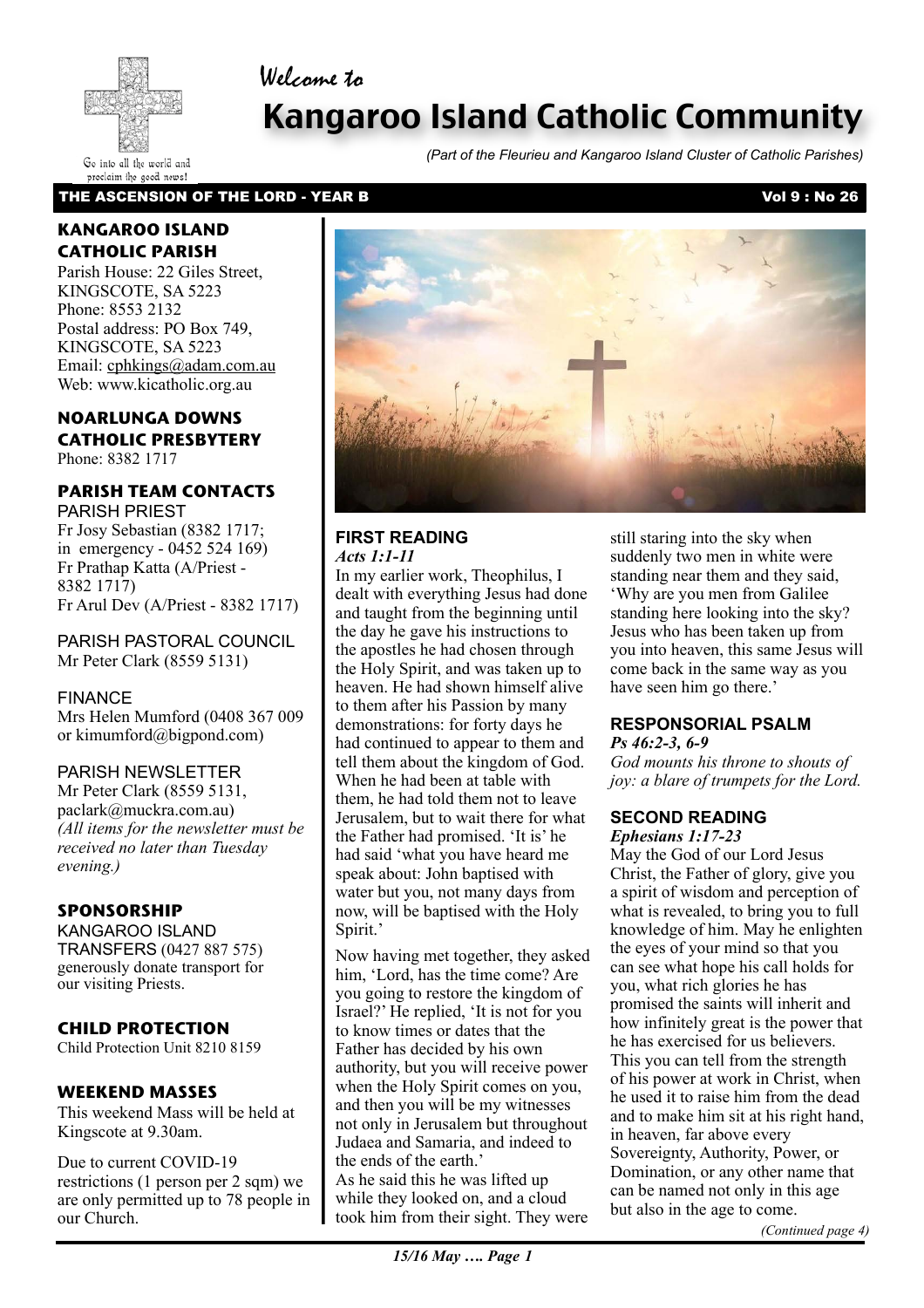#### **PLEASE KEEP THESE PEOPLE IN YOUR PRAYERS**

**Sick:** Michelle Glynn, Bill Roestenberg, Carmel Northcott

**May anniversaries:** Bill Berden, Mary Bradley, Peter Bradley, Baby Burden, Henry Carslake, Bob Clare, Charles Darcy, Timothy Hamm, Lorraine Holohan, Brian Kildea, Mildred Lashmar, Anthony Lonzar, Peter Lonzar, Dorothy McMahon, John Reynolds, Vikki Reynolds, Fiona Smith, Ann Wallace, Sr Pauline Wallace, John Williams, Heather Willmott, Ross Wohling

Please pray for all our faithful departed and may all our sick parishioners, relatives and friends know the healing love of Christ through our actions and His healing presence.



- 16/5 W Bennett 23/5 J Fernandez
- 30/5 M Slagter

#### **PRIEST ROSTER**

*(Often this roster changes if something unforeseen crops up)*

- 16/5 Fr Dev
- 23/5 Fr Josy
- 30/5 Fr Dev

#### **GET VACCINATED FOR THE COMMON GOOD**

Vaccination against COVID-19 is a morally good thing, providing



protection for the person vaccinated and the wider community. Some COVID-19 vaccines are associated with ethically

questionable production and research practices, but Pope Francis and the Australian Bishops have advised that it is morally permissible to receive any vaccine made available. More information is available at [https://](https://www.catholic.org.au/coronavirus) [www.catholic.org.au/coronavirus](https://www.catholic.org.au/coronavirus)

#### **COVID RESTRICTIONS PLEASE NOTE**

The Archdiocesan restrictions haven't been changed or been updated recently. Those listed on the back page still apply. Thank you for your patience.

#### **CONGREGATIONAL SINGING**

Please remember to wear a mask if you would like to join in singing at Mass.

# **ECUMENICAL SERVICE**

On Pentecost Sunday (23rd May) at 10.30am, an Ecumenical Service will be held at the KI Community Education Music Centre.



#### **INDIA STRUGGLES WITH MASSIVE OUTBREAK OF COVID-19**

India is struggling to control a massive surge in COVID-19 cases, with a death toll nearing 200,000. Yet the real death rate is likely much higher, as most deaths in the country are unregistered. Cities across India are struggling to manage a chronic shortage of hospital beds. Several major cities have nearly run out of hospital beds altogether, especially in ICU departments. Places of worship, sports complexes and even railway coaches have been converted into makeshift hospitals in order to keep up with the demand. Your donation today can support communities across Asia impacted by disasters.

Visit [https://www.caritas.org.au/](https://www.caritas.org.au/donate/emergency-appeals/asia-regional-appeal/) [donate/emergency-appeals/asia](https://www.caritas.org.au/donate/emergency-appeals/asia-regional-appeal/)[regional-appeal/](https://www.caritas.org.au/donate/emergency-appeals/asia-regional-appeal/)

## **NATIONAL VOLUNTEER WEEK**





Many of our parishioners work as volunteers in the local community and we thank them for their commitment. We also

give thanks to the volunteers who help with the running of our Parish. Without your generosity our Parish could not function.

#### **LAUDATO SI' WEEK**  16 - 24 May is a global celebration of the culmination of the Special Laudato Si' 5th Anniversary Year, and a celebration of the great progress the whole Church is making on its journey to ecological conversion. The Australian Catholic Bishops Conference's Office of Social Justice and Caritas Australia's Catholic Earthcare program are co-hosting a prayer and reflection event entitled Laudato Si' – Sowers of Hope

on Friday May 21 at 5.30pm via Zoom – register [here](https://caritas.zoom.us/j/93910797307?pwd=QkxtZVg3TVJTQjB0TlQ4V2pnY05aUT09) or at [www.socialjustice.catholic.org.au](http://www.socialjustice.catholic.org.au)  For further information and support contact ([impe@internode.on.net](mailto:impe@internode.on.net) or 0488 062 112). *Peter Laffan*

#### **WHAT HAPPENS NEXT?**

"Time to go". We all know what that means. If you come from a family like mine, it means we're now entering into a period of goodbyes that make us loiter in the doorway for another half hour. Sooner or later, we're going to finish that final conversation, give that last hug, say the last I-love-you, and wish the travellers a safe journey home. And then they're gone. For a moment, there's an almost visible space in the room shaped just like Aunt Ida and the kids. That same shaped emptiness is curiou sly echoed in the heart. Even the silence sounds curiously like the folks who just left.

The disciples standing around after the Ascension must have experienced something like that. A Jesus-shaped space where he stood, a Jesussounding silence where he'd spoken. There was a space in their hearts, too, that would always long for him to fill it. And yet the same must have been true for them as it is for us when we take leave of loved ones. Their presence remains brilliantly in their absence. They're not there but are hardly gone for good. You can't kill love off that easily. Love never leaves the room. *GPBS eNews*

*• If you love something, set it free, it if comes back, it's yours. If it doesn't, it never was. If it just sits there on the sofa, watching television, unaware that it's been set free, you probably married it or gave birth to it!*

 $-111$ 

*• I have a pencil that used to be owned by William Shakespeare, but he chewed it and now I can't tell if it's 2B or not 2B.*

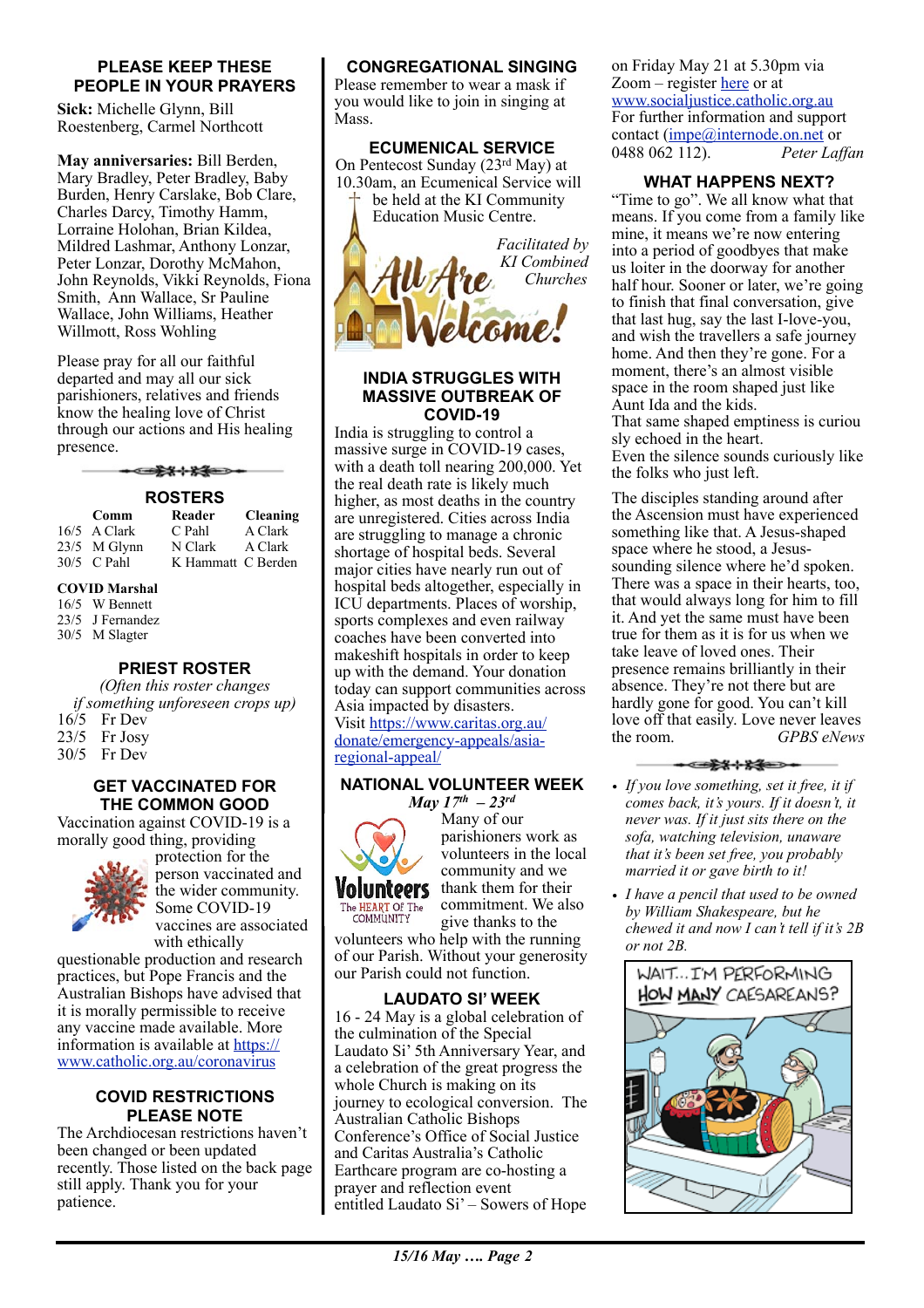

# **Ron Rolheiser column**

*Ronald Rolheiser, a Roman Catholic priest and member of the Missionary Oblates of Mary Immaculate. He is a community-builder, lecturer and writer. His books are popular throughout the English-speaking world and his weekly column is carried by more than sixty newspapers worldwide.*

### **A SAINT FOR OUR TIME**

*It is not enough today to be merely a saint; we must have a saintliness demanded by the present moment.*

Simone Weil wrote that, and she is right. We need saints demanded by the present moment and I would like to propose someone whom, I believe, fits that description, Henri Nouwen, the priest and popular spiritual writer who died in 1996. What was his saintliness and why is it particularly apropos in terms of the present moment?

Henri Nouwen is arguably the most influential spirituality writer of our generation. However, his spirituality was not born out of an easy temperament nor an untested faith. As Michael Higgins writes in his biography of Nouwen, his was a "genius born of anguish". Nouwen was a saint wracked with anxiety, an ideal patron for a generation awash with it.

He was a complex, anguished, anxious person with a hypersensitive personality. He was prone to obsessiveness in his intimate relationships, occasionally manifested a neediness that was more childish than childlike and was forever haunted by the sense that (despite all the love, acceptance, and success he experienced) he was not really loved, and no place was home for him. As well, he nursed a wound inside that he could never explain to others nor make peace with himself. Coupled with all this, he had an artistic temperament (with both its gifts and its burdens) and, like many artists, had to struggle to remain robust, normal, and balanced in the creative process, enjoy a down-toearth sanity, and keep his sexuality within the bounds of his vows. Thus, he could go out on a stage, radiate a powerful energy, and then step off the stage and within minutes break

down in tears and beg someone to console him. In terms of his sexuality, though he was a vowed celibate who remained faithful to his vows, occasionally he would fall in love so obsessively with someone that he was able to keep his vows and his sanity only by checking himself into a clinic for professional help

▅<del>▓</del>⊹▓▅⊶

This isn't the stuff you normally read in the lives of saints, at least of those who are officially canonized and held up as models of sanctity; but that is in fact the stuff of saintliness. Soren Kierkegaard, whom Henri idealized, defined a saint this way: *a saint is someone who can will the one thing*. Not an easy task. Not because the right thing is hard to will, but because we also will many other things. Thomas Aquinas affirmed that every choice is a renunciation. That's an understatement. Every choice is a series of renunciations, and that makes both choosing and saintliness difficult.

Writing his diaries, Nouwen describes his struggle in this way: *I want to be a great saint, but I also want to experience all the sensations that sinners experience. I want to withdraw into the silence of prayer, but I don't want to miss anything happening in the world. I want to bury myself in anonymity among the poor, but I also want to write books, be known by others, see places, meet people, and do interesting things.*  That's what he wrestled with, just as we all do, but he managed, in the end, to will the one thing.

How did he do it, how did he become a saint despite it all? He did it through a humble honesty that never denied his struggles. He did it by accepting his own complexity, by falling to his knees in prayers of helplessness when his own strength

wasn't enough, and by letting the poor love him. And he did it by sharing his wounds with the world, by seeking professional help whenever he broke down, and by learning from all the pain, obsessiveness, and heartache that, in the end, our hearts are stronger than our wounds; because of that we can keep our commitments and ultimately find peace inside of complexity, temptation, and struggle.

The saints of old, no doubt, had their own struggles in trying to will the one thing, to healthily channel their wild energies and give themselves over to God. However, the stories we hear of their lives tend to highlight more their virtue than their struggle. For example, Mother Teresa is also a saint from our generation, and a very inspirational one at that. For many of us, her life and her virtue seem so far removed from our own earthy and messy struggles that *we look at her as a saint we can admire but not quite imitate*. That's unfair of course. She also had her struggles, mammoth ones. Still, it is not her struggles that are generally highlighted when her story is told.

Henri Nouwen's story and his writings highlight his struggles, not just his virtue and wisdom. Knowing the earthiness of his struggles can give the impression that there is less in him to admire than in someone like Mother Teresa. Perhaps. But, in Nouwen we see someone we can more easily imitate.

*You can read, or download, Ron Rolheiser's weekly columns from his website at: www.ronrolheiser.com*